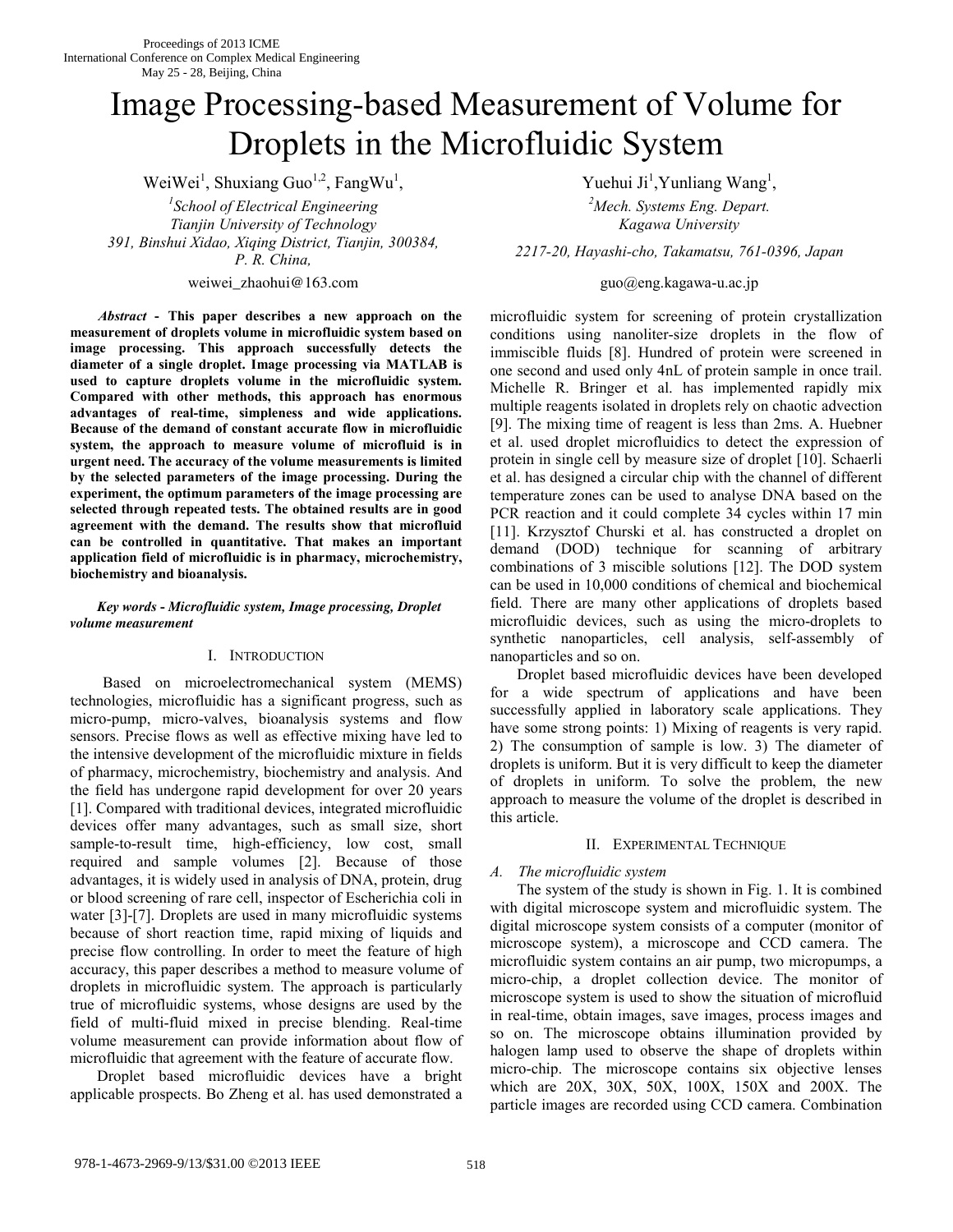of CCD with microscope changes the former type of optical microscope. The camera in digital microscope regulates the effect of images and photographs the best condition. It can be preserved, processed and enabling the result in reality and real-time. Images are shown on the screen and save. Then it can be used in the next experimental step. With relevant software, it is available to implement dynamic real-time preview, dynamic and static capture, video, photograph, three-dimensional composite. In microfluidic system, the air pump provides air pressure to the micropump which controls the condition of the fluid, sets the pressure according to the velocity of the microliquid and the maximum pressure is 10bar. Microchip is the channel for microfluid. Its length and width are set based on the mixture time and portfolio. In this experiment, the width of the Y-shaped channel is 190μm (Fig. 2). Droplet collecting device is used for droplet preparing. If further step is required, microfluid will be injected into next device through microchannels.



Computer used to obtain image Tube Microscope CCD П Connected with air pump Connected to next Micropump device (b)

Fig. 1 A picture of the microfluidic system: (a) an actual photograph and (b) a schematic

 The integrated microchannel is embedded in chip-groove. Three inlets of microchannel are connected to the pressure pump used as the flow driving pumps by means of flexible Teflon tubes. The illuminated beam provided by halogen lamp is adjusted by a set of lenses and delivered into microscope.



Fig. 2 An actual photograph of micro-chip in the experiment

#### *B. Image acquisition*

 Image processing begins with a digital capturing of the image as data. An image comes from an image collection module. The digital microscope system has a light source placed in the bottom of the computer. The computer is connected with the optical microscope by cable. Adjustment to the intensity of the light source is necessary to acquire high quality images. The image acquisition module is a CCD (Charge Coupled Device) image sensor. The sensor photo sensitive surfaced by the spatial distribution of light intensity incident on the information, is converted to an electrical signal timing of the serial output. Under control of the synchronization signal , the CCD camera can read the pre-transfer signal to complete image acquisition.

 The size of microchannel is 190μm. The microscope provides different object lens to view microfluid in the microchannel. Firstly, adjust to the focal length of microscope and make the microfluid in microchip clearly show on the monitor of digital microscope. In this module, the computer waits to acquire the image which contains the information of microfluid. The microscope system allows the entire process to be viewed in real time. The image can be acquired when the microfluid is stable and the droplets are uniform. Within a few time after exposure, the image field is transferred to storage pixels on the CCD camera, so that a second image can be recorded. Both images are read out of the CCD camera and download to a computer for processing.

*C. Image processing* 

 The basic of image processing for MATLAB: original image reading—Wiener filtering—erosion—edge detection—diameter and distance extract—using the formula to calculate the required characteristic parameter.

*1) Wiener filtering*: Wiener filtering, which is one of the simple noise reduction methods, was proposed by Rorbert Wiener in 1942. It is an optimal linear least squares filter according to the statistical properties of the useful signal and interference signal and an optimal filter based on the linear minimum mean square deviation estimation principle.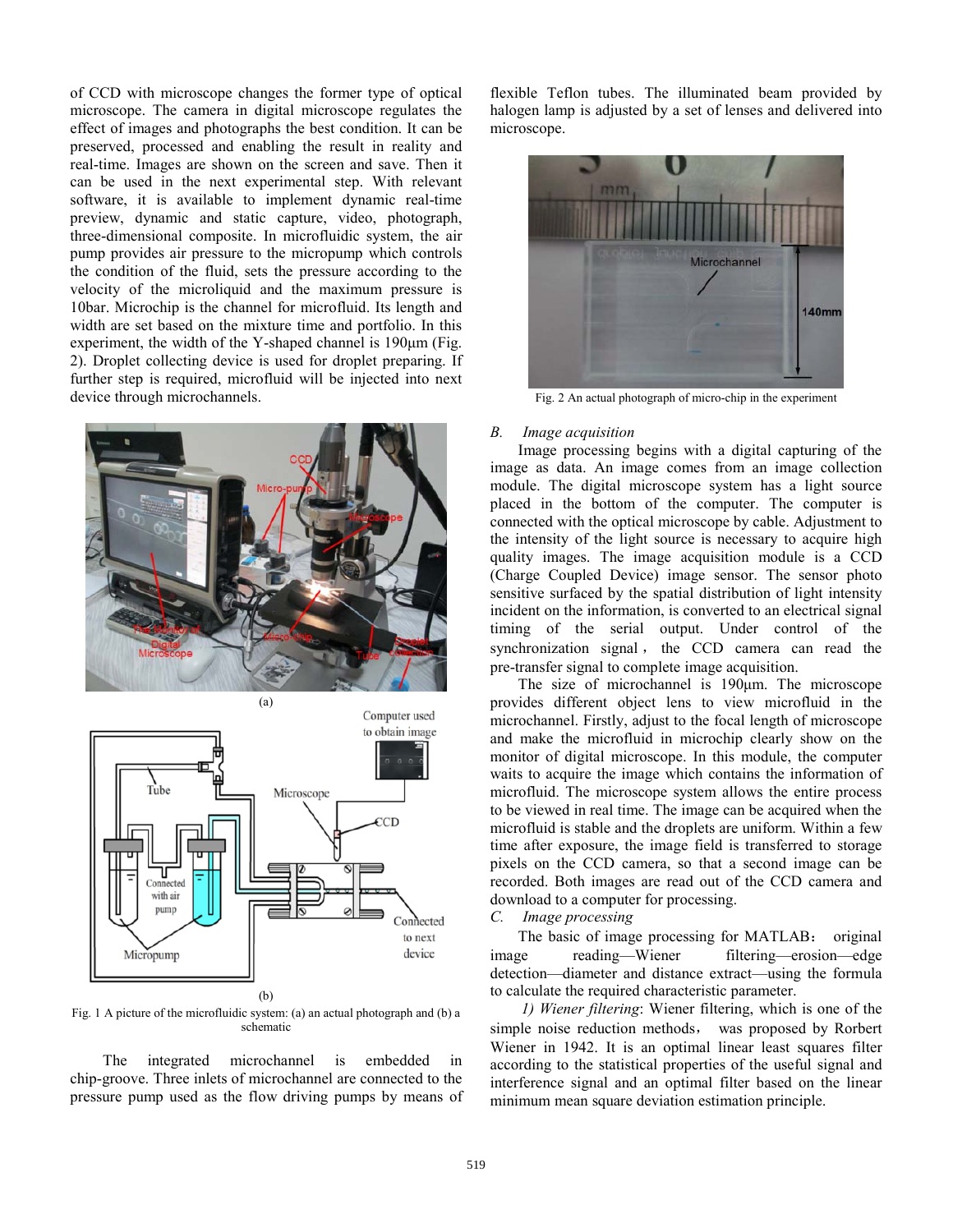For the acquisition images have noise, signal model is assumed as:

$$
a(x, y) = S(x, y) + N(x, y) \tag{1}
$$

where  $S(x, y)$  is the true signal,  $a(x, y)$  is the signal recorded with noise,  $N(x, y)$  is Gaussian white noise with mean value of zero, variance is constant  $\sigma_N^2$ . Filter  $\lambda$  that satisfies the mean variance is required.

The mean square error of the signal can be expressed as follows:  $MSE = E[S(x, y) - \lambda a(x, y)]^2$  (2)

$$
MSE = E[S(x, y) - \lambda a(x, y)]^2 \tag{2}
$$

MSE is required to minimum. Equation (2) can be re-written as follows:

$$
MSE = E[S(x, y)^{2} - 2\lambda S(x, y)a(x, y) + \lambda^{2} a(x, y)^{2}] \quad (3)
$$

$$
= ES(x, y)^{2} - 2\lambda E[S(x, y)a(x, y)] + \lambda^{2} Ea(x, y)^{2}
$$

Derivation of (3), the result is equal to zero:

$$
\lambda = \frac{E[S(x, y)a(x, y)]}{E a(x, y)^2} = \frac{E[S(x, y)(S(x, y) + N(x, y))]}{E a(x, y)^2}
$$
(4)

Since  $S(x, y)$  is independent from  $N(x, y)$  and  $EN(x, y)$ equals zero:

$$
\lambda = \frac{E[S(x, y)a(x, y)]}{E a(x, y)^2} = \frac{ES(x, y)^2}{E a(x, y)^2}
$$
(5)

And because:  
\n
$$
Ea(x, y)^2 = E(S(x, y) + N(x, y))^2 = ES(x, y)^2 + \sigma_N^2
$$
\n(6)

Thus the filter  $\lambda$  is required in (5) can be expressed by:

$$
\lambda = \frac{E a(x, y)^2 - \sigma_N^2}{E a(x, y)^2} \tag{7}
$$

The estimated signal is obtained and can be described as follows:

$$
b(x, y) = \mu + \lambda(a(x, y) - \mu)
$$
 (8)

where  $\mu$  is the local mean and variance around each pixel.

*2) Image erosion*: The image erosion operation is one of the basic form operations. It means by using some structural elements to detect the image in order to identify the area within it where structural elements can be put down. The structural elements are the basic operators of morphology. The optimal structure elements is selected can affect effectiveness and quality of the image processing in directly.

 The binary image is corroded by structural element can be expressed as follows:

$$
E = I\Theta S = \{x, y \mid S_{xy} \subseteq X\}
$$
 (9)

where  $I$  is a binary image,  $X$  is connected region,  $S$  is the structural element,  $S_{xy}$  is *S* move to  $(x, y)$  from the origin point. The equation means if *S* is completely contained in  $X$ , the point in the image after etching is 1, and 0 otherwise when *S* move to  $(x, y)$  from the origin point. E is the results after erosion.

*3) Edge detection*: Canny operator [13] is an edge detection operator with excellent performance and it has been widely used in many image processing areas.

 The basic idea is: Firstly, Canny operator chooses certain Gaussian filter to smooth processed image, and then use a technology called "non-extremum suppression". The final edge image is available after processing the certain image.

 The finite difference of one-order partial derivative is used on each pixel of the filtered image to calculate the size *M* and orientation  $\theta$  of the gradient. That can be expressed as:

$$
\varphi(x, y) = \sqrt{\left[\sigma(x, y) * P(x, y)\right]^2 + \left[\sigma(x, y) * Q(x, y)\right]^2} \tag{10}
$$

$$
\theta(x, y) = \arctan \frac{\varphi_2(x, y)}{\varphi_1(x, y)}
$$
(11)

where  $\sigma(x, y)$  is the parameter of smoothing degree,  $P(x, y)$ and  $Q(x, y)$  are the 2  $*$  2 template

The result of  $\varphi(x, y)$  is not sufficient to determine the edge. It must be refined to determine the edge amplitude of the gradient, as this will generate refining edges. The refinement of the method is to use the direction of the gradient to fulfill "non-maxima suppression".

The refinement gradient amplitude is:

$$
N(x, y) = NMS(M(x, y), N(x, y))
$$
 (12)

 The result is an edge of the image array. There may be false edge array through non-maxima suppression amplitude as threshold. A typical method to reduce the number of false edge section is to use a threshold value on  $N(x, y)$ . Let  $N(x, y) = 0$ , when the true value is lower than the threshold.

*4) Measurement*: The volume of one droplet can be described as follows:

$$
V = \frac{4}{3}\pi(\frac{d}{2})^3 = \frac{1}{6}\pi d^3
$$
 (13)

where *d* is the diameter of droplets.

# III. RESULTS AND DISCUSSIONS

#### *A. The image processing and comparison*

 A series of benchmark tests are conducted using different method to de-noise. These methods include median filter, average filter, wiener filter, two-dimensional statistical sequential filter and so on. The results are detected by four parameters. There are NMSE (Normalized Mean Square Error), MSE (Mean Square Error), SNR (Signal Ratio) and PSNR (Peak Signal Noise Ration). They are expressed as:

$$
NMSE = 10 \lg \frac{\sum_{x=1}^{M} \sum_{y=1}^{N} |a(x, y) - \hat{a}(x, y)|^2}{\sum_{x=1}^{M} \sum_{y=1}^{N} |a(x, y)|^2}
$$
(14)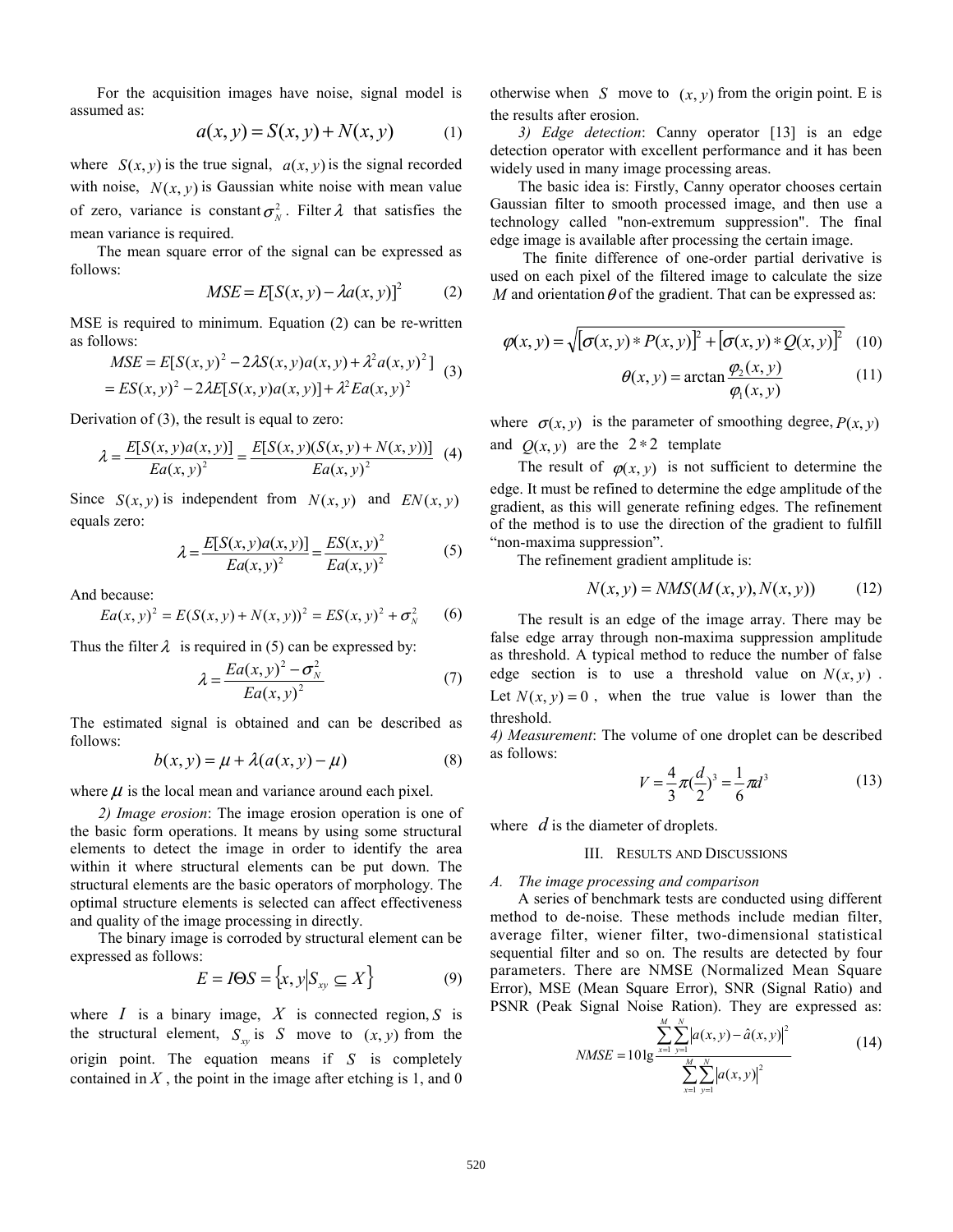$$
MSE = \frac{1}{M \times N} * \sum_{x=1}^{M} \sum_{y=1}^{N} (a(x, y) - \hat{a}(x, y))^{2}
$$
(15)

$$
SNR = 10 \lg \frac{\sum_{x=1}^{M} \sum_{y=1}^{N} |S(x, y)|^2}{\sum_{x=1}^{M} \sum_{y=1}^{N} |N(x, y)|^2}
$$
(16)

$$
SPNR = 10 \lg \frac{(L-1)^2}{MSE}
$$
 (17)

where  $a(x, y)$  is the pixel of original image.  $\hat{a}(x, y)$  is the pixel of the image after de-noising, L is the gray level of image. In general, the value is 0-255. The size of image is  $M \times N$ .

 A smaller value of MSE and NMSE means better quality of the processed image. The processed image has smaller noise signals when SNR is bigger. PSNR is greater as the image distortion is smaller. Table I shows the results of four kinds of filters are used.

TABLE I DETECTION OF FOUR FILTERS

| Method<br>Parameter | Median<br>Filter | Average<br>Filter | Two-dimensional<br>Statistical<br>Sequential Filter | Wiener Filter         |
|---------------------|------------------|-------------------|-----------------------------------------------------|-----------------------|
| <b>MSE</b>          | 29.5037          | 11.9649           | 36.5509                                             | 3.4276                |
| <b>NMSE</b>         | 0.0080           | 0.0033            | 0.0100                                              | $9.3448\times10^{-4}$ |
| <b>SNR</b>          | 15.0948          | 19.0144           | 14.1645                                             | 24.4437               |
| <b>PSNR</b>         | 33.4320          | 37.2889           | 32.5018                                             | 42.7810               |

 Table I clearly shows that the wiener filter can be modeled accurately by the image, as excellent agreement with the requirement of experiment.



Fig.3 Image recorded by CCD (a) and Image processed by Wiener filter (b)

 Fig.3 shows the results at the end of experiment. The results are shown in Fig. 3 b) where it is seen that excellent agreement between the measurements.

# *B. The results of image processing*

 It can only remove the noise which is generated in the process of taking the image by preprocessing image. However, there is a lot of information on the image that does not require during the test. So the image should be processed at a deeper level.

 CCD camera of the digital microscope system is not a high-speed acquisition device. There are some smears on the images. Image erosion is used to remove the smear of the image, to display the full round of the droplets, to contract the

target graphics and to eliminate small and medium image meaningless goal. In this experiment, the processed image is circular, so the structural element is spherical. The size of structural element is selected by trial. The optimum size is obtained through comparing with images that are processed by different sizes. Fig. 4 shows the result of erosion.



Fig. 4 Image of erosion



Fig. 5 Image of edge detection by different operator

 During the experiment, Canny operator, Prewitt operator, PRI operator and SOB operator are used. The Fig. 5 illustrates the result of edge detection. The result shows Canny operator is more suitable for the image.

 The centre coordinate and diameter of circle is measured in the last procedure of image processing. The result is shown in Fig. 6. The volume of droplets is calculated by the captured data of the diameter of circle. Image processing is simple and the result of each step becomes visual with analysis above. Using MATLAB to program throughout the process needs to call MATLAB library a few simple functions which can achieve image processing. This method shows the unique advantages not only to complex image processing but also data calculation. The approach is simple, easy and universal.